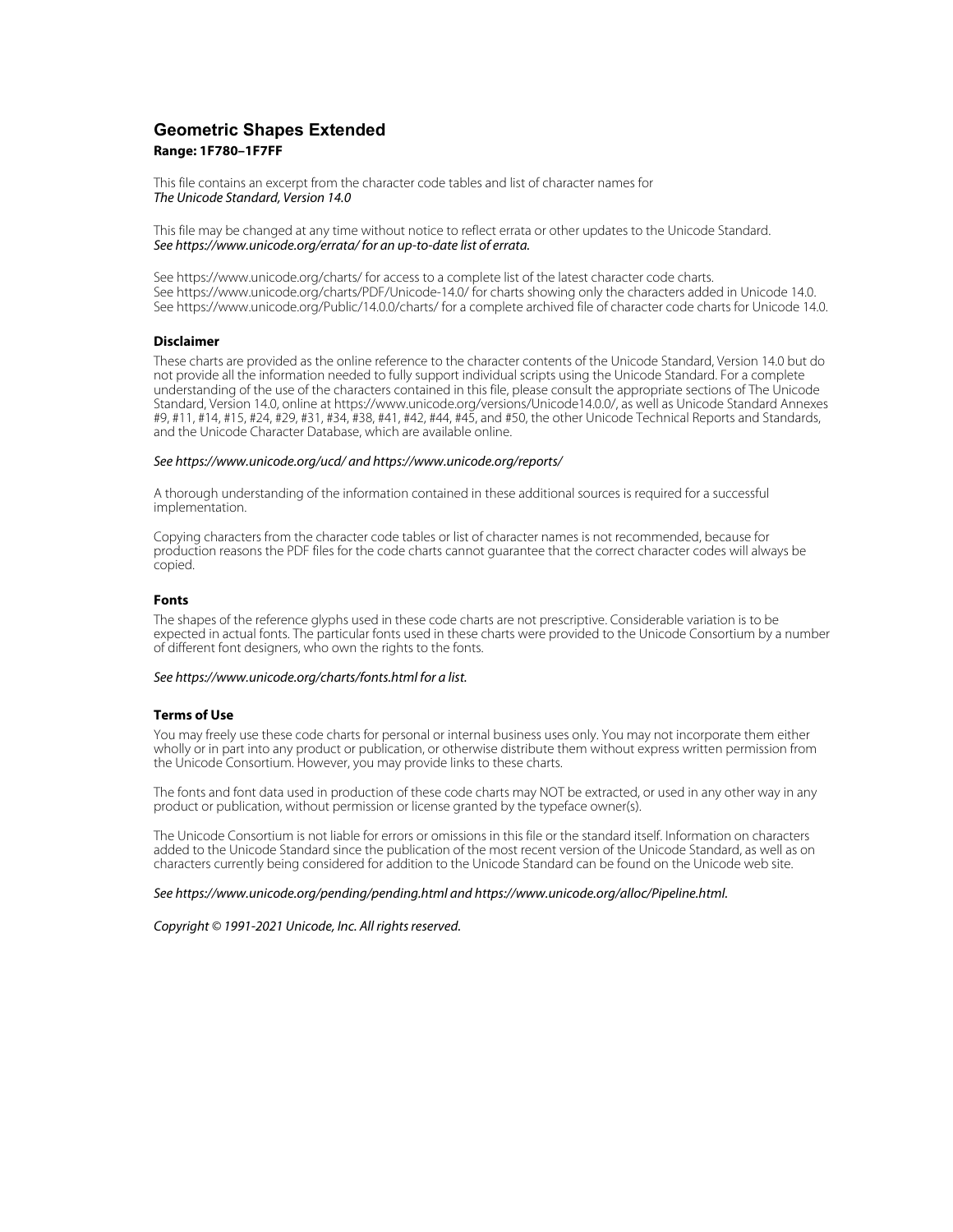|                |         |                                  |           |                 |                      |               |       | 1F78 1F79 1F7A 1F7B 1F7C 1F7D 1F7E 1F7F |
|----------------|---------|----------------------------------|-----------|-----------------|----------------------|---------------|-------|-----------------------------------------|
| 0              |         |                                  | ◈         | $\star$         | $\blacktriangle$     |               |       |                                         |
|                | 1F780   | 1F790                            | 1F7A0     | 1F7B0           | 1F7C0                | 1F7D0         | 1F7E0 | 1F7F0                                   |
| 1              |         | О                                | $\vert +$ | $\star$         | $\blacktriangle$     | 器             | O     |                                         |
|                | 1F781   | 1F791                            | 1F7A1     | 1F7B1           | 1F7C1                | 1F7D1         | 1F7E1 |                                         |
| $\mathbf 2$    |         | Q                                | │┿│       | $\star$ $\star$ |                      | ☀             |       |                                         |
|                | 1F782   | 1F792                            | 1F7A2     | 1F7B2           | 1F7C2                | 1F7D2         | 1F7E2 |                                         |
| 3              |         | o                                | $+$       | $\bigstar$      | $\blacktriangle$     |               |       |                                         |
|                | 1F783   | 1F793                            | 1F7A3     | 1F7B3           | 1F7C3                | 1F7D3         | 1F7E3 |                                         |
| 4              |         |                                  | ⊡ ⊢+      | $\bigstar$      | $+$                  | 畿             |       |                                         |
|                | 1F784   | 1F794                            | 1F7A4     | 1F7B4           | 1F7C4                | 1F7D4         | 1F7E4 |                                         |
| 5              | O       | 回                                | ╋║        | $\ast$          |                      | $\circled{a}$ |       |                                         |
|                | 1F785   | 1F795                            | 1F7A5     | 1F7B5           | $1F7C5$              | 1F7D5         | 1F7E5 |                                         |
| 6              | O       | 回                                | ╈         | $\ast$          |                      | ☎             |       |                                         |
|                | 1F786   | 1F796                            | 1F7A6     | 1F7B6           | 1F7C6                | 1F7D6         | 1F7E6 |                                         |
| $\overline{7}$ | O       |                                  | ╋╎        | *∶              | $\clubsuit$<br>1F7C7 | $\bigoplus$   | ▒     |                                         |
|                | 1F787   | 1F797                            | 1F7A7     | 1F7B7           |                      | 1F7D7         | 1F7E7 |                                         |
| 8              | O       |                                  | $\times$  | *∶              |                      | ❶             |       |                                         |
|                | 1F788   | 1F798                            | 1F7A8     | 1F7B8           | 1F7C8                | 1F7D8         | 1F7E8 |                                         |
| 9              | O       | 1F799                            | $\times$  | * ∣<br>1F7B9    | ★                    |               | 1F7E9 |                                         |
| A              | 1F789   |                                  | $1F7A9$   |                 | 1F7C9                |               |       |                                         |
|                | $\odot$ |                                  | X         | ₩               |                      |               |       |                                         |
|                | 1F78A   | 1F79A                            | 1F7AA     | 1F7BA           | 1F7CA                |               | 1F7EA |                                         |
| B              | ⊚       |                                  | X         | $\ast$          | ★                    |               |       |                                         |
|                | 1F78B   | 1F79B                            | 1F7AB     | 1F7BB           | 1F7CB                |               | 1F7EB |                                         |
| С              |         | $\textcolor{blue}{\diamondsuit}$ | X         | $\ast$          | 享                    |               |       |                                         |
|                | 1F78C   | 1F79C                            | 1F7AC     | 1F7BC           | 1F7CC                |               |       |                                         |
| D              |         |                                  | X         | $*1$            | ☀                    |               |       |                                         |
|                | 1F78D   | 1F79D                            | 1F7AD     | 1F7BD           | 1F7CD                |               |       |                                         |
| E              |         |                                  | X         | ⋇               | $\ast$               |               |       |                                         |
|                | 1F78E   | 1F79E                            | 1F7AE     | 1F7BE           | 1F7CE                |               |       |                                         |
| F              |         |                                  | $\star$   | ₩               |                      |               |       |                                         |
|                | 1F78F   | 1F79F                            | 1F7AF     | 1F7BF           | 1F7CF                |               |       |                                         |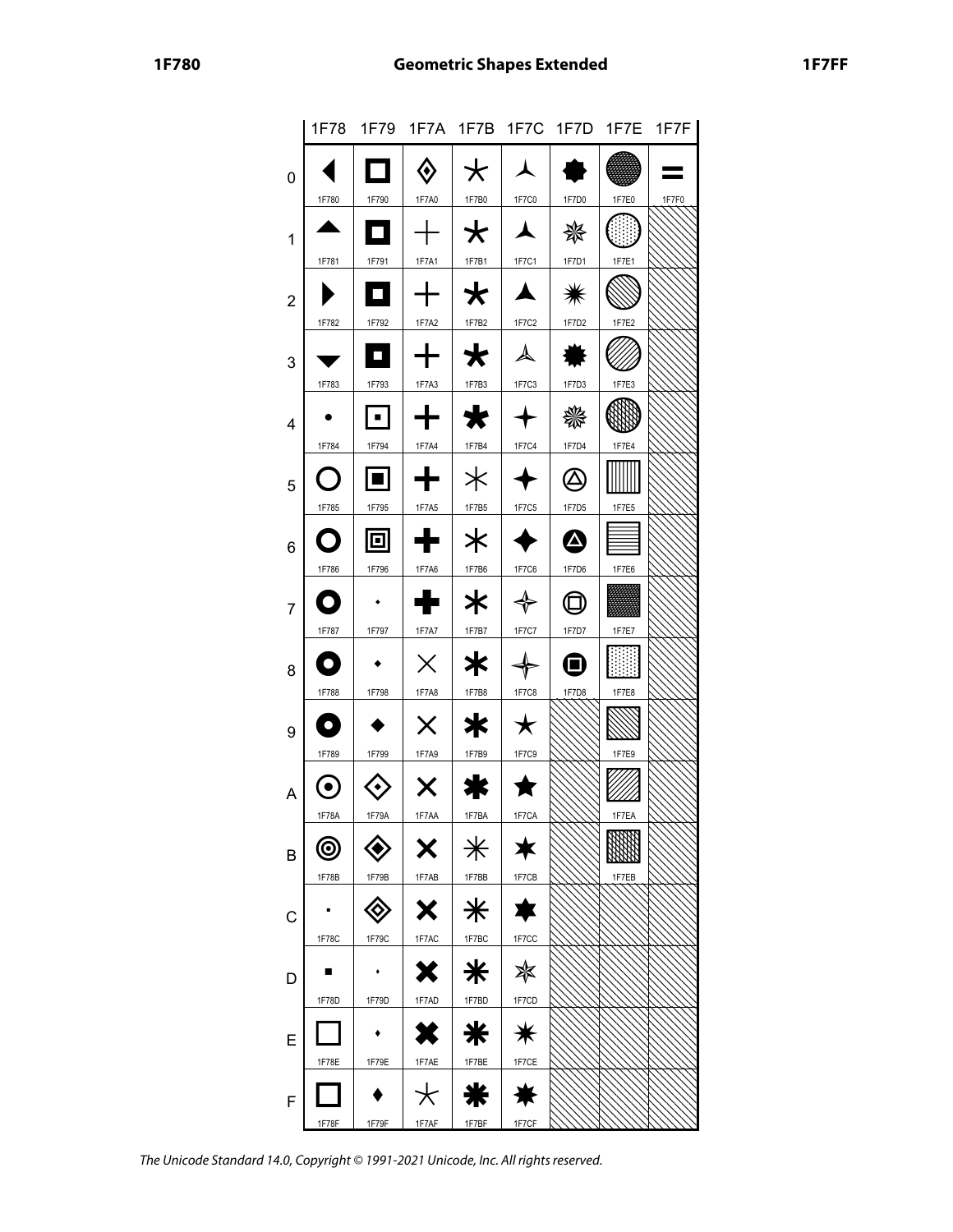These geometric shapes originate from the Webdings/Wingdings collections.

## **Isosceles right triangles**

- 1F780 **4** BLACK LEFT-POINTING ISOSCELES RIGHT TRIANGLE
- → 23F4 ⏴ black medium left-pointing triangle 1F781 **A** BLACK UP-POINTING ISOSCELES RIGHT
	- TRIANGLE  $\rightarrow$  23F6  $\blacktriangle$  black medium up-pointing triangle
- 1F782  $\rightarrow$  BLACK RIGHT-POINTING ISOSCELES RIGHT TRIANGLE  $\rightarrow$  23F5  $\rightarrow$  black medium right-pointing
	- triangle
- 1F783  $\blacktriangleright$  BLACK DOWN-POINTING ISOSCELES RIGHT TRIANGLE
	- $\rightarrow$  23F7  $\blacktriangleright$  black medium down-pointing triangle

### **Black circles**

Constitute a set as follows: 22C5, 2219, 1F784, 2022, 2981, 26AB, 25CF, and 2B24

1F784 • BLACK SLIGHTLY SMALL CIRCLE

## **White circles**

Adjective refers to the thickness of the ring.

Constitute a set as follows: 25CB, 2B58, 1F785-1F789

- 1F785 MEDIUM BOLD WHITE CIRCLE
- → 26AA medium white circle
- 1F786 O BOLD WHITE CIRCLE
- 1F787 **O** HEAVY WHITE CIRCLE
- 1F788 VERY HEAVY WHITE CIRCLE
- 1F789 EXTREMELY HEAVY WHITE CIRCLE

## **White circles containing another black circle**

Constitute a set as follows: 2299, 1F78A, and 29BF

1F78A  **WHITE CIRCLE CONTAINING BLACK SMALL** CIRCLE

## **Target symbol**

- 1F78B ROUND TARGET
	- $\rightarrow$  25CE  $\odot$  bullseye
		- $\rightarrow$  29BE  $\odot$  circled white bullet
		- $\rightarrow$  2B57  $\odot$  heavy circle with circle inside

## **Black squares**

Constitute a set as follows: 1F78C, 2B1D, 1F78D, 25AA, 25FE, 25FC, 25A0, and 2B1B

- 1F78C · BLACK TINY SQUARE
- 1F78D BLACK SLIGHTLY SMALL SQUARE

## **White squares**

- Constitute a set as follows: 25A1, 1F78E-1F793
- 1F78E **D** LIGHT WHITE SQUARE
- 1F78F **NEDIUM WHITE SQUARE**
- 1F790 **D** BOLD WHITE SOUARE
- = heavy white square
- 1F791 **NEAVY WHITE SQUARE**
- 1F792 **D** VERY HEAVY WHITE SQUARE 1F793 **E** EXTREMELY HEAVY WHITE SOUARE

# **White squares containing another black square**

# Constitute a set as follows: 1F794, 25A3, and 1F795

1F794  $\Box$  WHITE SOUARE CONTAINING BLACK VERY SMALL SQUARE

1F795  $\Box$  WHITE SQUARE CONTAINING BLACK MEDIUM **SOUARE** 

## **Target symbol**

1F796 回 SQUARE TARGET

## **Black diamonds**

Constitute a set as follows: 1F797, 1F798, 2B29, 1F799, 2B25, and 25C6

- 1F797 · BLACK TINY DIAMOND
- 1F798 BLACK VERY SMALL DIAMOND
- 1F799 . BLACK MEDIUM SMALL DIAMOND

## **White diamonds containing another black diamond**

Constitute a set as follows: 1F79A, 25C8, and 1F79B

- 1F79A WHITE DIAMOND CONTAINING BLACK VERY SMALL DIAMOND
- 1F79B WHITE DIAMOND CONTAINING BLACK MEDIUM DIAMOND

## **Target symbol**

1F79C DIAMOND TARGET

### **Black lozenges**

Constitute a set as follows: 1F79D, 1F79E, 2B2A, 1F79F, 2B27, and 29EB

- 1F79D · BLACK TINY LOZENGE
- 1F79E · BLACK VERY SMALL LOZENGE
- 1F79F BLACK MEDIUM SMALL LOZENGE

### **White lozenge containing another black lozenge**

1F7A0 WHITE LOZENGE CONTAINING BLACK SMALL LOZENGE

## **Greek crosses**

- $1$ F7A1  $+$  THIN GREEK CROSS
- 1F7A2 + LIGHT GREEK CROSS
- 1F7A3 + MEDIUM GREEK CROSS
- 1F7A4 + BOLD GREEK CROSS
- 1F7A5 + VERY BOLD GREEK CROSS  $\rightarrow$  271A  $\blacktriangleright$  heavy greek cross
- 1F7A6 VERY HEAVY GREEK CROSS
- 1F7A7 **+** EXTREMELY HEAVY GREEK CROSS

## **Saltires**

- 1F7A8  $\times$  THIN SALTIRE
	- $\rightarrow$  2715  $\times$  multiplication x
- 1F7A9 LIGHT SALTIRE  $\rightarrow$  2613 X saltire
- 1F7AA MEDIUM SALTIRE
- 1F7AB X BOLD SALTIRE
- 1F7AC X HEAVY SALTIRE
- 1F7AD **X** VERY HEAVY SALTIRE
- 1F7AE EXTREMELY HEAVY SALTIRE  $\rightarrow$  2716  $*$  heavy multiplication x
- **Five spoked asterisks**
- 1F7AF  $\star$  LIGHT FIVE SPOKED ASTERISK
- 1F7B0  $\star$  MEDIUM FIVE SPOKED ASTERISK
- 1F7B1  $\star$  BOLD FIVE SPOKED ASTERISK
- 1F7B2  $\star$  HEAVY FIVE SPOKED ASTERISK
- 1F7B3  $\star$  VERY HEAVY FIVE SPOKED ASTERISK
- 1F7B4 **\*** EXTREMELY HEAVY FIVE SPOKED ASTERISK

## **Six spoked asterisks**

1F7B5 LIGHT SIX SPOKED ASTERISK